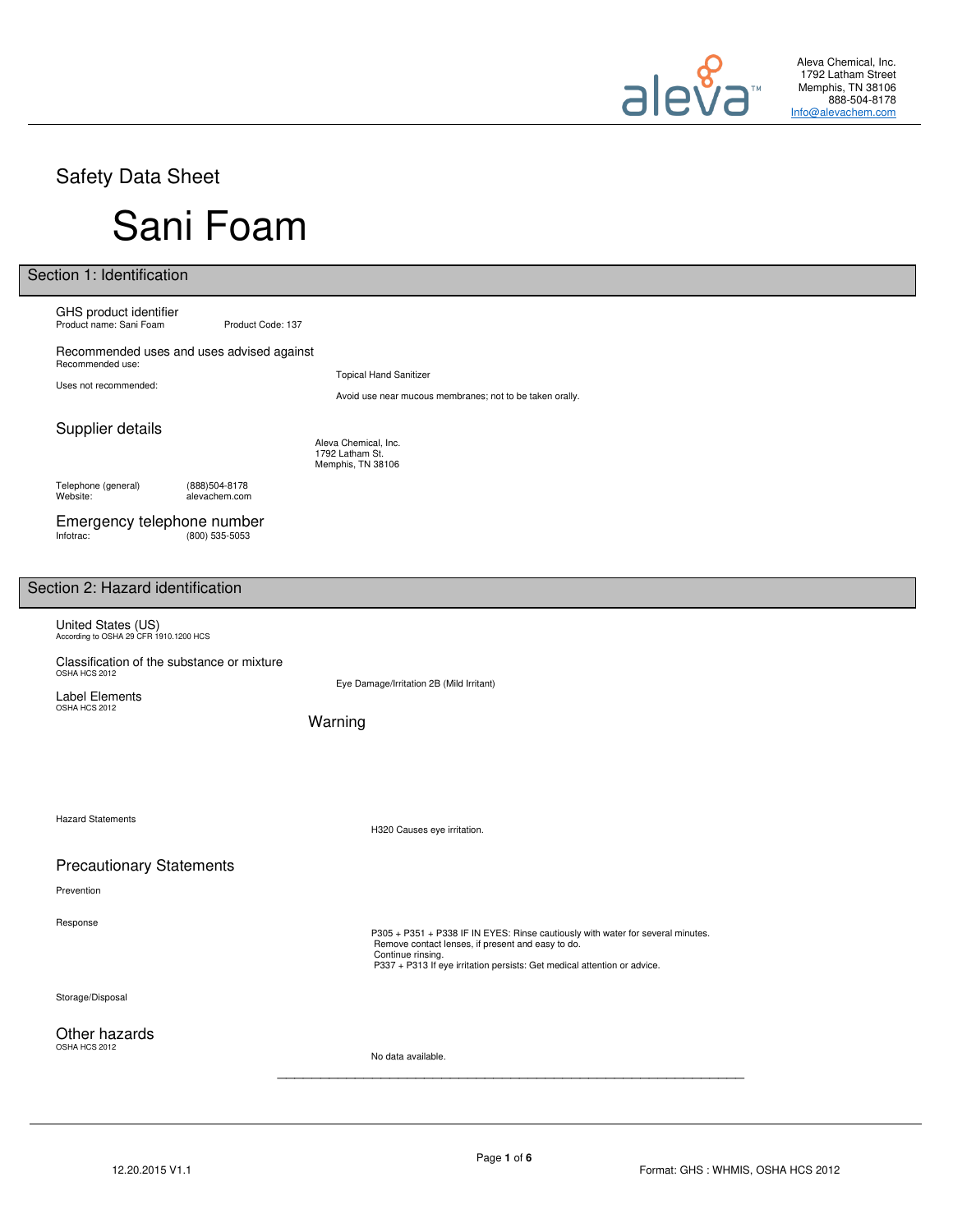Other information NFPA



#### Section 3: Composition/Information on Ingredients

## Substances Mixtures

Material does not meet the criteria of a substance.

Didecyl dimethyl ammonium chloride [Quaternary Ammonium Compounds] CAS No. 7173-51-5 2% - 5%<br>Dicctyl dimethyl ammonium chloride [Quaternary Ammonium Compounds] CAS No. 5538-94-3 0% - 8%<br>Detyl decyl dimethyl ammonium chlori

\_\_\_\_\_\_\_\_\_\_\_\_\_\_\_\_\_\_\_\_\_\_\_\_\_\_\_\_\_\_\_\_\_\_\_\_\_\_\_\_\_\_\_\_\_\_\_\_\_\_\_\_\_\_ See section 11 for toxicological information.

## Section 4: First-Aid Measures

| Description of first aid measures<br>Inhalation:                                             |                                                                                           |
|----------------------------------------------------------------------------------------------|-------------------------------------------------------------------------------------------|
| Skin:                                                                                        | Move victim to fresh air. Give artificial respiration if victim is not breathing.         |
|                                                                                              | Immediately flush skin with running water for at least 20 minutes.                        |
| Eye:                                                                                         | Irrigate with water immediately. Seek medical attention.                                  |
| Ingestion:                                                                                   | Call poison control center. Seek medical attention.                                       |
| Most important symptoms and effects, both acute and delayed                                  | Refer to section 11 - Toxicological Information.                                          |
| Indication of any immediate medical attention and special treatment needed:                  | All treatments should be based on observed signs and symptoms of distress in the patient. |
| Section 5: Fire-Fighting Measures                                                            |                                                                                           |
| Extinguishing media<br>Suitable extinguishing media:                                         |                                                                                           |
| Unsuitable extinguishing media:                                                              | Streaming water.                                                                          |
| Special hazards arising from the substance or mixture<br>Unusual fire and explosion hazards: | None.                                                                                     |
| Hazardous combustion products:                                                               | None.                                                                                     |
|                                                                                              | Material data lacking.                                                                    |
| Advice for firefighters                                                                      | Use water spray to cool containers exposed to fire.                                       |
| Section 6: Accidental Release Measures                                                       |                                                                                           |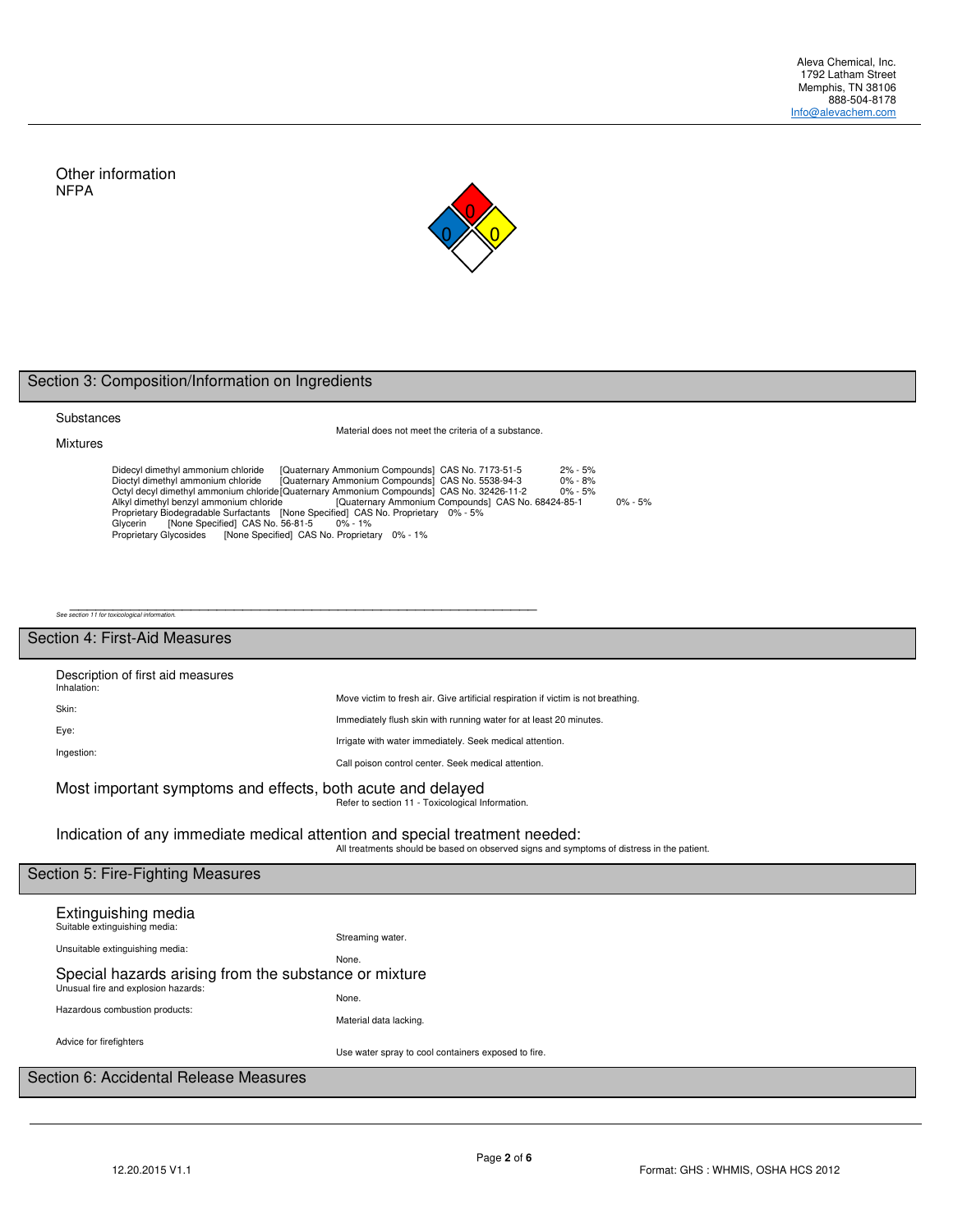#### Personal precautions, protective equipment and emergency procedures Personal precautions:

Wear appropriate protective equipment including respiratory protection as conditions warrant. Do not touch or walk through spilled material.

Emergency procedures:

Environmental precautions

Avoid run off to waterways and sewers.

#### Methods and material for containment and clean-up

Stop leak if you can do it without risk.

### Section 7: Handling and Storage

| Precautions for safe handling |  |  |
|-------------------------------|--|--|
| Handling:                     |  |  |

Follow general workplace safety guidelines. Conditions for safe storage, including any incompatibilities Storage: Store at or near room temperature. Keep container closed when not in use.

Incompatible materials or ignition sources:

None.

As an immediate precautionary measure, isolate spill or leak for at least 50 meters.

#### Section 8: Exposure Controls/Personal Protection

#### Control parameters

| Component                                                  | Result       | <b>NIOSH</b> | <b>ACGIH</b>   | Canada Ontario |
|------------------------------------------------------------|--------------|--------------|----------------|----------------|
| Didecyl dimethyl ammonium<br>chloride<br>CAS No. 7173-51-5 | <b>STELs</b> | Data lacking | Data lacking   | Data lacking   |
|                                                            | <b>TWAs</b>  | Data lacking | $0.1$ mg/m $3$ | Data lacking   |
| Dioctyl dimethyl ammonium<br>chloride<br>CAS No. 5538-94-3 | <b>STELs</b> | Data lacking | Data lacking   | Data lacking   |
|                                                            | <b>TWAs</b>  | Data lacking | $0.1$ mg/m $3$ | Data lacking   |

#### Exposure controls

MSHA = Mine Safety and Health Administration

Engineering measures and controls:

Adequate ventilation systems as needed to control concentrations of airborne contaminants below applicable exposure limit values.

Incompatible materials or ignition sources: Pictograms:

| Respiratory:                                                                                                                                        |                                                                                                                                                                                                                                            |
|-----------------------------------------------------------------------------------------------------------------------------------------------------|--------------------------------------------------------------------------------------------------------------------------------------------------------------------------------------------------------------------------------------------|
| Eye and face:                                                                                                                                       | Not required.                                                                                                                                                                                                                              |
| Hands:                                                                                                                                              | Not required.                                                                                                                                                                                                                              |
| Skin and body:                                                                                                                                      | Not Required.                                                                                                                                                                                                                              |
|                                                                                                                                                     | Chemical protective clothing not required but may be employed if desired.                                                                                                                                                                  |
| General industrial hygiene considerations:                                                                                                          | Handle in accordance with good industrial hygiene and safety practice. Wash thoroughly with soap and water after handling.                                                                                                                 |
| Environmental exposure controls:                                                                                                                    | Follow best practice for site management and disposal of waste. Avoid release to the environment.                                                                                                                                          |
| <b>Key to Abbreviations</b><br>ACGIH= American Conference of Governmental Industrial Hygiene<br>OSHA =Occupational Safety and Health Administration | TWA = Time-Weighted Averages are based on 8h/day, 40h/week exposures NIOSH= National Institute of Occupational Safety and Health<br>STEL = Short Term Exposure Limits are based on 15-minute exposures<br>STEV = Short Term Exposure Value |

## Section 9: Physical and Chemical Properties

#### Information on physical and chemical properties

| <b>Material Description</b> |              |  |                               |                          |
|-----------------------------|--------------|--|-------------------------------|--------------------------|
| <b>Physical Form</b>        | Liauid       |  | <b>Appearance/Description</b> | Thin liquid              |
| Color                       | Clear.       |  | Odor                          | <b>Menthol Fragrance</b> |
| <b>Taste</b>                | Data lacking |  | <b>Particulate Type</b>       | Not relevant             |
| <b>Particulate Size</b>     | Not relevant |  | <b>Aerosol Type</b>           | Not relevant             |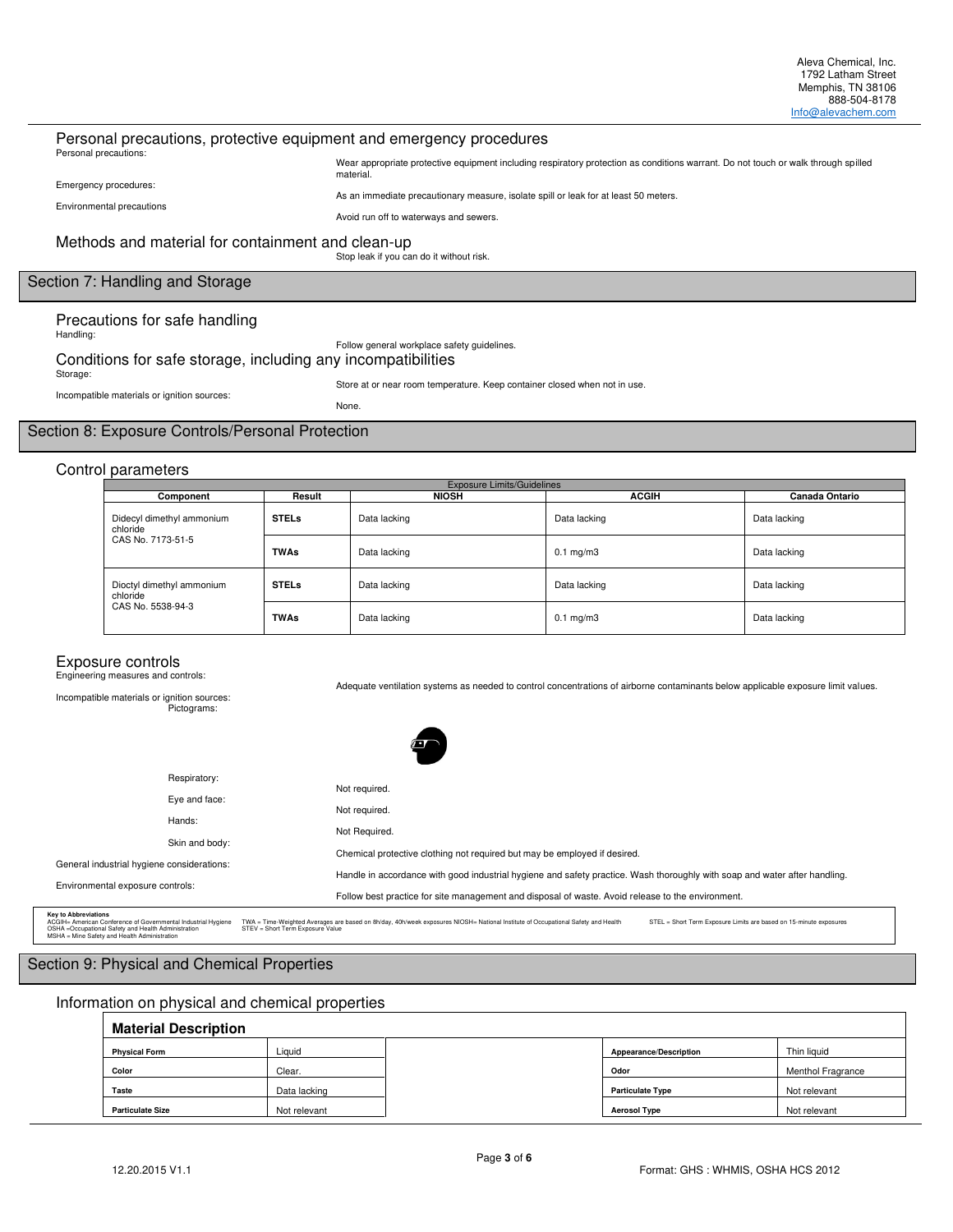| <b>Odor Threshold</b>                                        |  |  | <b>Physical and Chemical</b><br>Properties         |  |  |
|--------------------------------------------------------------|--|--|----------------------------------------------------|--|--|
| <b>General Properties</b>                                    |  |  |                                                    |  |  |
| <b>Boiling Point</b>                                         |  |  | <b>Melting Point</b>                               |  |  |
| Decomposition<br>Temperature                                 |  |  | <b>Heat of Decomposition</b>                       |  |  |
| рH                                                           |  |  | <b>Specific Gravity/Relative</b><br><b>Density</b> |  |  |
| Density                                                      |  |  | <b>Bulk Density</b>                                |  |  |
| <b>Water Solubility</b>                                      |  |  | <b>Solvent Solubility</b>                          |  |  |
| <b>Viscosity</b>                                             |  |  | <b>Explosive Properties</b>                        |  |  |
| <b>Oxidizing Properties:</b>                                 |  |  |                                                    |  |  |
| <b>Volatility</b>                                            |  |  |                                                    |  |  |
| <b>Vapor Pressure</b>                                        |  |  | <b>Vapor Density</b>                               |  |  |
| <b>Evaporation Rate</b>                                      |  |  | VOC (Wt.)                                          |  |  |
| VOC (Vol.)                                                   |  |  | Volatiles (Wt.)                                    |  |  |
| Volatiles (Vol.)                                             |  |  |                                                    |  |  |
| Flammability                                                 |  |  |                                                    |  |  |
| <b>Flash Point</b>                                           |  |  | UEL                                                |  |  |
| LEL                                                          |  |  | Autoignition                                       |  |  |
| <b>Self-Accelerating Decomposition</b><br>Temperature (SADT) |  |  | Heat of Combustion (AHc)                           |  |  |
| <b>Burning Time</b>                                          |  |  | <b>Flame Duration</b>                              |  |  |
| <b>Flame Height</b>                                          |  |  | <b>Flame Extension</b>                             |  |  |
| <b>Ignition Distance</b>                                     |  |  | Flammability (solid, gas)                          |  |  |
| Environmental                                                |  |  |                                                    |  |  |
| Half-Life                                                    |  |  | <b>Octanol/Water Partition coefficient</b>         |  |  |
| Coefficient of water/oil distribution                        |  |  | <b>Bioaccumulation Factor</b>                      |  |  |
| <b>Bioconcentration Factor</b>                               |  |  | <b>Biochemical Oxygen Demand</b><br>BOD/BOD5       |  |  |
| <b>Chemical Oxygen Demand</b>                                |  |  | Persistence                                        |  |  |
| Degradation                                                  |  |  |                                                    |  |  |
|                                                              |  |  |                                                    |  |  |

# Section 10: Stability and Reactivity

| Reactivity                       |                                          |
|----------------------------------|------------------------------------------|
| Chemical stability               | Not reactive under normal use conditons. |
| Possible hazardous reactions     | Stable under normal conditions.          |
| Conditions to avoid              | None                                     |
| Incompatible materials           | None.                                    |
| Hazardous decomposition products | None.                                    |
|                                  | None.                                    |

# Section 11: Toxicological Information

| Component                          | CAS No.   | Data                                                                                                                                                                                                                                                           |
|------------------------------------|-----------|----------------------------------------------------------------------------------------------------------------------------------------------------------------------------------------------------------------------------------------------------------------|
| Didecyl dimethyl ammonium chloride | 7173-51-5 | Rat Oral LD50 426 mg/kg Rat Sub-tenon injection (eye)<br>LD50 100mg/kg Rat Inhalation 0.054-0.51mg/L<br>Skin Irritation: Rabbit: Corrosive<br>Bacterial Mutagenicity (Ames) Salmonella Negative; In Vitro<br>Chromosome Aberration Chinese Hamster Ovary (CHO) |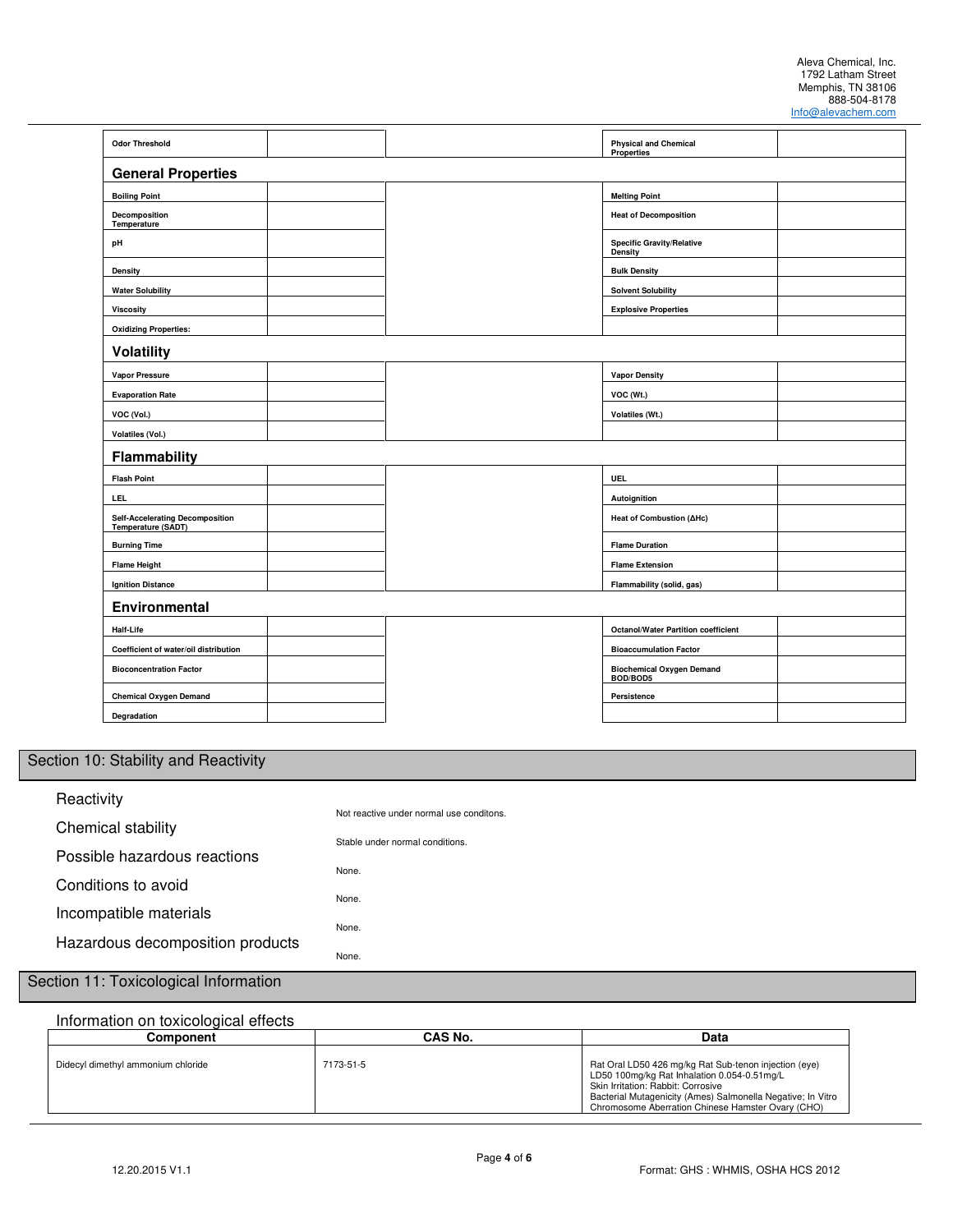| Component                          | CAS No.   | Data                                                                                                                                                                                                                                                                                                                                                                                                                   |
|------------------------------------|-----------|------------------------------------------------------------------------------------------------------------------------------------------------------------------------------------------------------------------------------------------------------------------------------------------------------------------------------------------------------------------------------------------------------------------------|
|                                    |           | cells Positive; In Vivo Micronucleus Mouse Bone Marrow<br>Positive; In Vitro Sister Chromatid Exchange Chinese<br>Hamster Ovary (CHO) cells Negative                                                                                                                                                                                                                                                                   |
| Dioctyl dimethyl ammonium chloride | 5538-94-3 | Rat Oral LD50 426 mg/kg Rat Sub-tenon injection (eye)<br>LD50 100mg/kg Rat Inhalation 0.054-0.51mg/L<br>Skin Irritation: Rabbit: Corrosive<br>Bacterial Mutagenicity (Ames) Salmonella Negative; In Vitro<br>Chromosome Aberration Chinese Hamster Ovary (CHO)<br>cells Positive; In Vivo Micronucleus Mouse Bone Marrow<br>Positive; In Vitro Sister Chromatid Exchange Chinese<br>Hamster Ovary (CHO) cells Negative |

| Target organs                          |                                                                                                                                                        | No data available.                                                                                                               |
|----------------------------------------|--------------------------------------------------------------------------------------------------------------------------------------------------------|----------------------------------------------------------------------------------------------------------------------------------|
|                                        | Routes of entry and/or exposure                                                                                                                        |                                                                                                                                  |
| Potential health effects               |                                                                                                                                                        | No data available.                                                                                                               |
| Inhalation<br>Skin<br>Ingestion<br>Eye | Acute (immediate):<br>Chronic (delayed):<br>Acute (immediate):<br>Chronic (delayed):<br>Acute (immediate):<br>Chronic (delayed):<br>Acute (immediate): | No data available.<br>No data available.<br>No data available.<br>No data available.<br>No data available.<br>No data available. |
|                                        | Chronic (delayed):                                                                                                                                     | No data available.<br>No data available.                                                                                         |

## Section 12: Ecological Information

| <b>Toxicity</b>                            |                                      |
|--------------------------------------------|--------------------------------------|
| Persistence and degradability              | Material data lacking.               |
| Bioaccumulative potential                  | Material data lacking.               |
| Mobility in soil                           | Material data lacking.               |
| Other adverse effects<br>Other information | Material data lacking.               |
|                                            | No studies have been found.          |
|                                            | No additional information available. |

## Section 13: Disposal Considerations

| Waste treatment methods           |                                                                                                                                                               |
|-----------------------------------|---------------------------------------------------------------------------------------------------------------------------------------------------------------|
| Product waste<br>Packaging waste  | Dispose of content and/or container in accordance with local, regional, national, and/or international regulations.<br>Dispose of all packaging responsoibly. |
| Cootian 14: Transport Information |                                                                                                                                                               |

#### Section 14: Transport Information

Special precautions for user

Transport containers shall be physically secured to the transporting vehicle to prevent accidental loss, tampering, or unauthorized

removal. Transport in bulk according to annex II of MARPOL 73/78 and the IBC code